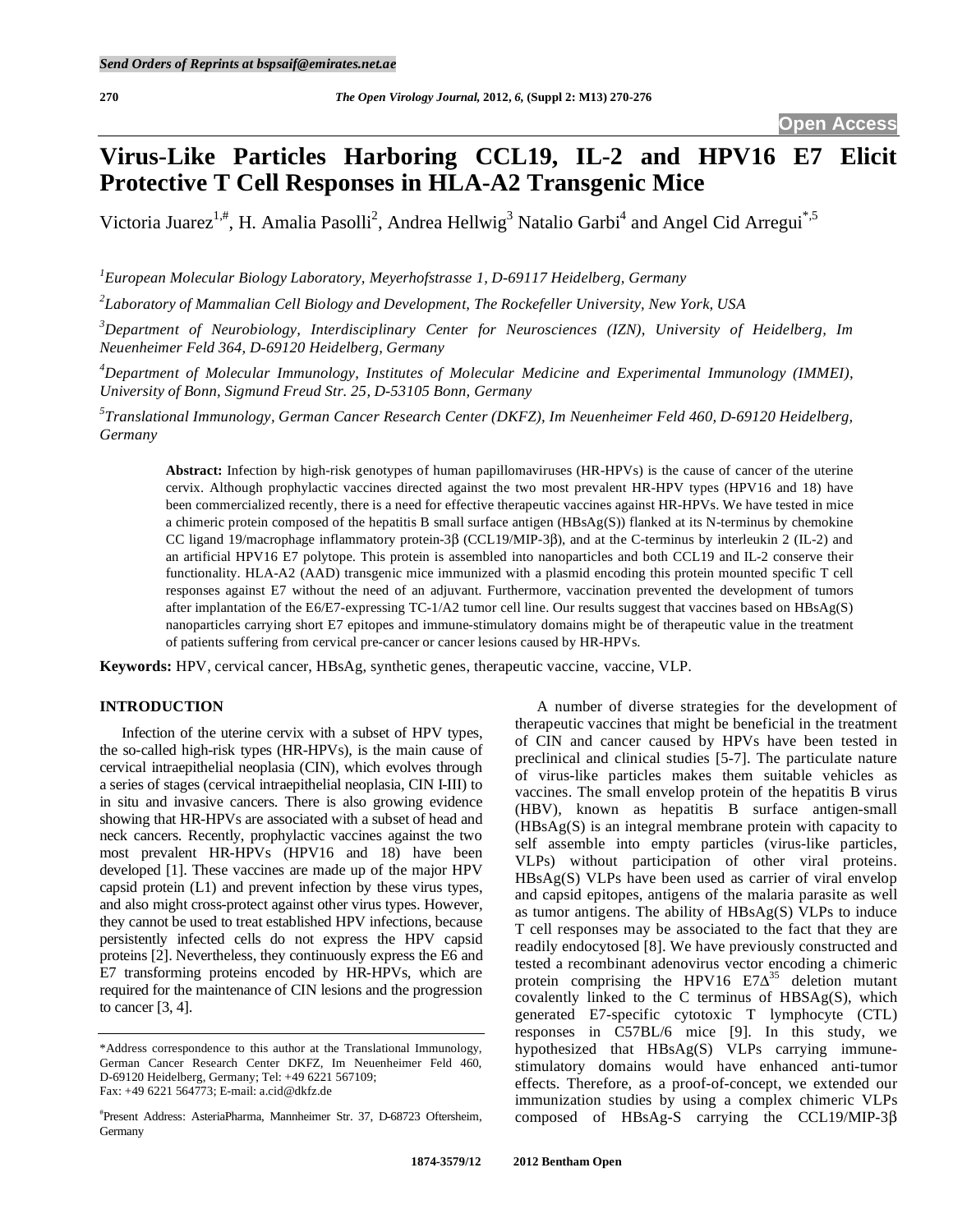chemokine, IL-2 and antigenic sequences derived from the HPV16 E7 protein. We tested the immunogenicity of this fusion protein in HLA-A2 transgenic mice, since they are thought to have CTL repertoires close to those of the human. This fusion protein elicited E7-specific T cell responses in immunized HLA-A2 (AAD) transgenic mice. Further, immunized mice were protected from tumor growth after implantation of a HPV16 E6/E7-expressing tumor cell line.

## **MATERIALS AND METHODS**

## **Cells**

 TC-1 tumor cells [10] were obtained from the American Type Culture Collection CRL-2785). These cells derived from a C57BL/6 mouse and were immortalized with the amphotropic retrovirus vector LXSN16E6E7 and subsequently transformed with the pVEJB plasmid expressing the activated human c-Ha-ras oncogene. TC-1/A2 cells kindly provided by Dr TC Wu (The Johns Hopkins University, Baltimore, USA), derived from TC-1 cells after infection with retrovirus produced in Phoenix cells transfected with plasmid pMSCV-HLA-A2 (AAD) [11]. Both cell lines were cultured in RPMI 1640 supplemented with  $1 \text{mM}$  sodium pyruvate, 100 IU penicillin, 100  $\mu$ g/ml streptomycin and 10% fetal bovine serum. CTLL-2 is a cytotoxic T cell line derived from C57BL/6 inbred mice (ATCC number TBI-214) [12]. Human embryonic kidney (HEK 293T) cells growing on 12-well plates were transfected using Lipofectamine® (Invitrogen) with 1µg of the indicated plasmid/well and incubated at  $37^{\circ}$ C/5% CO<sub>2</sub> for 48 hours before they were processed for Western blot.

# **Mice**

Transgenic AAD mice  $(HLA-A*0201/D<sup>d</sup>)$  [13] were purchased from The Jackson Laboratories and were maintained in individually ventilated racks under specific pathogen-free conditions. All experimental procedures were performed in accordance with approved protocols and regulations by the Animal Protection Commission of the state of Baden-Württemberg.

# **Immunization and Tumor Challenge Protocols**

 For the immunizations we used endotoxin-free plasmid DNA (see below) prepared with the EndoFree Plasmid Maxi kit of Qiagen. The plasmids were administered to groups of 5 female mice 6-12 weeks of age *via* intramuscular (M. tibialis) in four doses (100  $\mu$ g plasmid/dose) at intervals of 2 weeks. To monitor whether DNA immunization conferred protective immunity against E7, tumor challenge experiments were performed one week after the last immunization by injecting the mice subcutaneously (s.c.) in the inner side of the left leg with  $5 \times 10^4$  TC-1/A2 viable cells in phosphate-buffered saline (PBS). The onset and progression of tumor growth was monitored twice a week.

## **Plasmids and DNA Constructs**

 Plasmid pcDNA3 (Invitrogen) was used to express the CHI-E7p and H-E7p genes in transient transfections of cells in culture and for the immunization of mice. Plasmid pPICZ(A) was used for expression of these genes in the yeast *Pichia pastoris*. Synthetic, codon-optimized sequences encoding  $HBsAg(S)$ , human IL-2, CCL19/ MIP-3 $\beta$  and the HPV16 E7p polytope (encompassing E7 amino acids 11-20

and 82-90) were obtained using long oligonucleotides that were linked together and amplified by PCR as described elsewhere [14].

# **Peptides**

 The following HPV16 E7 peptides were used: E7(11-20) (YMLDLQPETT) and E7(82-90) (LLMGTLGIV), both corresponding to previously described HLA-A\*0201 restricted epitopes [15].

# **Expression and Purification of Recombinant CHI-E7p Protein**

 The CHI-E7 and H-E7p proteins, carrying a carboxylterminal 6x His tag, were expressed in *P. pastoris* using the pPICZ(A) expression plasmid, which contains the methanolinducible AOX1 promoter (EasySelect® Pichia Expression kit, Invitrogen) using the X-33 strain of *P. pastoris*. Selection of recombinant clones was made on YPD plates containing 100 µg/ml Zeocin™. His-tagged proteins were purified by ion metal affinity chromatography on nickel-NTA-agarose columns (Novagen) following instructions of the manufacturer. The fractions containing the recombinant proteins were desalted and concentrated using Amicon filters (Millipore). The protein concentration in the purified fractions was determined using the BCA assay (Pierce).

## **Western Blotting**

 HEK 293 cells growing on 6 well plates were transfected using Lipofectamine (Invitrogen) with  $2 \mu$ g of plasmid and incubated for 48 hours. The cells were then washed twice with PBS, and lysed in SDS Laemmli sample buffer containing 1 mM DTT. The proteins were separated on 4- 12% gradient polyacrylamide gels (NuPAGE, Invitrogen) polyacrylamide gels by SDS-PAGE, blotted onto PVDF membranes, blocked with 5% dry milk in PBS containing 0.1 % Tween 20 and incubated at room temperature either with anti-6xHis (Novagen), anti-CCL19 (Pharmingen), anti-HBsAg or anti-IL2 antibodies followed by peroxidaseconjugated anti-mouse or anti-rabbit antibodies as required. Antibody binding was visualized with enhanced chemiluminiscence reagent (Renaissance®, NEN-Perkin Elmer).

# **Electron Microscopy**

 The ultrastructural analysis of CHI-E7p VLPs of purified fractions from yeast lysates was carried out by negative staining. In brief,  $10 \mu l$  drops of a purified fraction were placed on Formvar coated grids and incubated for 1 minute. After blotting off excess of sample, grids were stained with 1% uranyl acetate in water and subsequently air-dried. Samples were examined with a Tecnai G2-13 transmission electron microscope (FEI) and photographed with a digital camera (model XR60; Advanced Microscopy Techniques, Corp.).

## **Chemoattraction Assay**

 Dendritic cells (DCs) were expanded from bone marrow progenitor cells of HLA-A2 transgenic mice as described elsewhere [16] with modifications. In brief, the femoral and tibial bones of a single mouse were dissected and placed in PBS. The bone marrow cells were flushed with PBS into a centrifuge tube using a 1 ml syringe with a 27G needle. After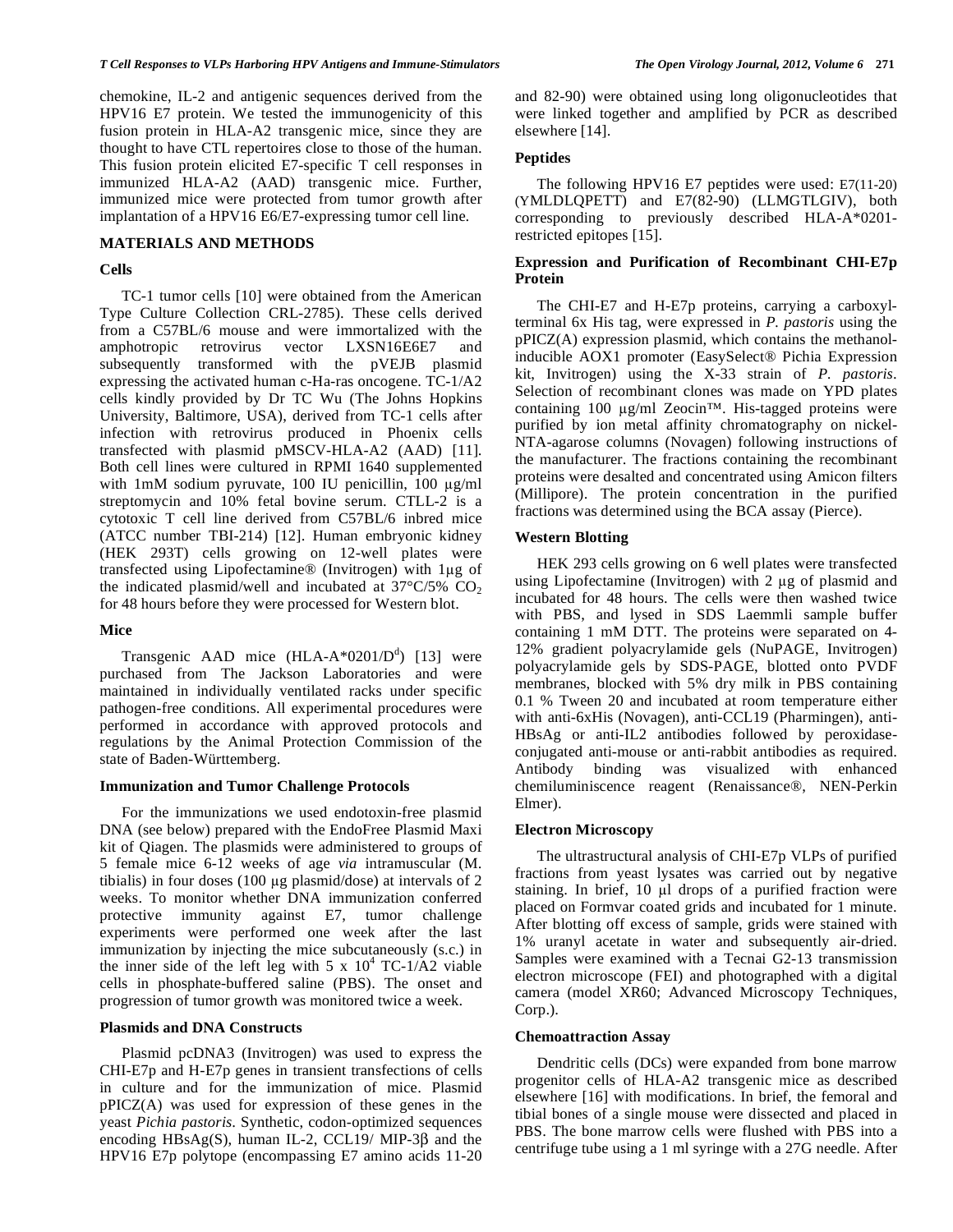centrifugation at 400xg for 5 min and standard erythrocyte depletion, the cells were cultured in a 10 cm dish with RPMI1640 medium supplemented with 10% fetal bovine serum, 10 ng/ml granulocyte-macrophage colony-stimulating factor (GM-CSF) and 1 ng/ml IL-4 (Promokine). The yield was about  $4-8 \times 10^6$  cells per dish. The medium was changed on day 3 and on day 7, cells were treated overnight with  $TNF-\alpha$ . DCs were then isolated using CD11c microbeads (Miltenyi Biotech) and subsequently stained at a concentration of  $10^6$ cells/ml with  $0.6 \text{ }\mu\text{M}$ carboxyfluorescein diacetate succinimidyl ester (CFSE). Chemotaxis in response to the fusion protein was determined by measurement of fluorescence intensity of the cells migrating through a polycarbonate filter  $(5 \mu m)$  pore size) in a 24-transwell plate (Costar). DCs  $(10^5 \text{ cells})$  were added to the upper chamber in  $100 \mu l$  and the protein was added to the lower chamber in 600 µl medium X-Vivo (Lonza). After 2 hours, fluorescence intensity was measured in the lower chamber using a fluorescence plate reader (Victor®, Perkin Elmer). Background fluorescence was measured in wells with no protein or irrelevant protein added to the lower chamber and the mean values subtracted from those obtained with the CHI-E7p protein.

## **Cell Proliferation Assays**

 CTLL-2 cells express constitutively IL-2 receptors and are dependent upon IL-2 for growth. The cells were seeded in 96-well plates at a concentration of 5 x  $10^3$  cells/well in 100 µl medium containing the indicated amounts of either IL-2 (final concentration of 0.01 to 10 ng/ml) or CHI-E7p protein. The cells were incubated for 48 hours at 37°C and 5%CO2. Then, the Cell Proliferation Reagent WST-1 (Roche) was added  $(10 \mu l/well)$  and the cells were incubated for additional 2 hours. After that time the absorbance was measured against a background control using a Victor® microplate reader (Perkin Elmer). Measurement of formazan product was set at 450 nm and the reference wavelength was 650 nm.

#### **Intracellular Cytokine Staining and** *In Vivo* **CTL Assay**

 E7-specific cytotoxic activity was detected *in vivo* after immunizing HLA-A2 (AAD) transgenic mice four times at 2-week intervals as described [9]. Splenocytes were isolated from naïve mice and from immunized mice 7 days after the last immunization, and were restimulated *in vitro* by incubating the cells overnight with  $1 \mu g/ml$  of HPV16 E7 peptide, either E7(11-20) or E7(82-90), or without peptide (control). Cytokine release was blocked by adding GolgiPlug (BD, Pharmingen) 6 hours before harvesting the cells for cytokine staining. Then, CD8 and intracellular interferongamma (IFN- $\gamma$ ) were stained and measured as described previously [9].

 For the *in vivo* CTL assay, splenocytes isolated from donor naïve mice were pulsed either with peptide  $E7^{11-20}$ ,  $E7^{82-90}$  or no peptide and subsequently labeled with  $3\mu$ M  $(CFSE<sup>high</sup>)$ ,  $0.08\mu M$   $(CFSE<sup>low</sup>)$  and  $0.5\mu M$   $(CFSE<sup>int</sup>)$ , respectively. Equal numbers of the three labeled cell suspensions were mixed and injected intravenously in immunized mice  $(12 \times 10^6 \text{ cells/mouse})$  six days after the last immunization. The mice were sacrificed 16 hours after injection of labeled cells and splenocytes isolated and analyzed by flow cytometry. Specific lysis was calculated as

described [9]. The levels of specific lysis were calculated with the formula: % specific lysis  $=$  [100 - (ratio primed x 100)/(ratio unprimed)], where ratio (%  $CFSE<sup>low</sup>$  or  $CFSE<sup>high</sup>$ )/(% $CFSE<sup>int</sup>$ ).

## **RESULTS**

## **Design and Construction of the CCL19/HBsAg(S)/IL-2/E7p (CHI-E7p) Synthetic Gene**

 We have shown previously the superior immunogenicity of an HBsAg(S)-E7 (H-E7) vaccine compared to the E7 protein alone. In order to enhance the immunogenicity of the HBsAg(S) VLPs we sought to design a new vaccine based on VLPs made of HBsAg(S) harboring two immunestimulatory domains, at its N- and C-terminus. To this end, we chose to link the CC chemokine ligand 19 (CCL19) and interleukin-2 (IL-2) to the N- and C-terminal ends of  $HBsAg(S)$ , respectively. The function of T lymphocytes is regulated by DCs, which act as antigen presenting cells, and depends on encounters of naïve T cells and DCs. Chemokine ligands and receptors are thought to regulate migration of DCs to draining lymph nodes [17, 18]. CCR7 is expressed in mature DCs [19] and, upon binding to its ligand CCL19, induces their migration to lymph nodes. Proinflammatory cytokines, such as interleukin-2 (IL-2) stimulate INF secretion and proliferation of T cells and NK cells and potentiate their cytotoxic function. IL-2 has been approved for the treatment of patients with metastatic renal-cell carcinoma and malignant melanoma. The antitumor effect of IL-2 is likely due to its ability to expand lymphocyte populations and increase their effector functions [20].

 Codon-optimized, synthetic DNA sequences encoding the human CCL 19 chemokine and IL-2 were linked to the 5'- and the 3'-ends of the HBsAg(S) gene, respectively. In addition, a sequence encoding a polytope (E7p) derived from HPV16 E7 (including two E7 epitopes comprising amino acids 11-20 and 82-90) was inserted downstream the IL-2 coding sequence. The structure of the resulting protein encoded by such chimeric gene, named CHI-E7p, and the predicted VLPs derived from it are depicted in Fig. (**1**). In addition, as a control, we constructed another fusion gene consisting of HBsAg(S) linked to the same E7 polytope (H-E7p) at its C-terminus. Both constructs carried a C-terminal 6x His Tag.

 To confirm that these chimeric genes encoded the expected fusion proteins we carried out transient transfections of HEK293 cells with pcDNA3 plasmids encoding either the CHI-E7p or the H-E7p fusion proteins. Cell lysates were electrophoresed, blotted and the proteins detected with anti-6xHis antibodies 48 hours after transfection. As shown in Fig. (**2a**) the CHI-E7p protein was detected as a specific band of ~55 kDa. A band of the same size was detected using anti-CCL19, anti-HBsAg or anti-IL-2 antibodies (data not shown). The H-E7p protein appeared as a ~28 kDa band.

 We have shown previously that HBsAg(S) proteins linked C-terminally to the HPV16 E7 protein, either complete or truncated  $(E7\Delta^{35})$ , are able to assemble into VLPs [9]. Therefore, we asked whether the CHI-E7 fusion protein also forms VLPs. Recombinant CHI-E7p protein carrying a 6x His Tag at its C-terminus was expressed in the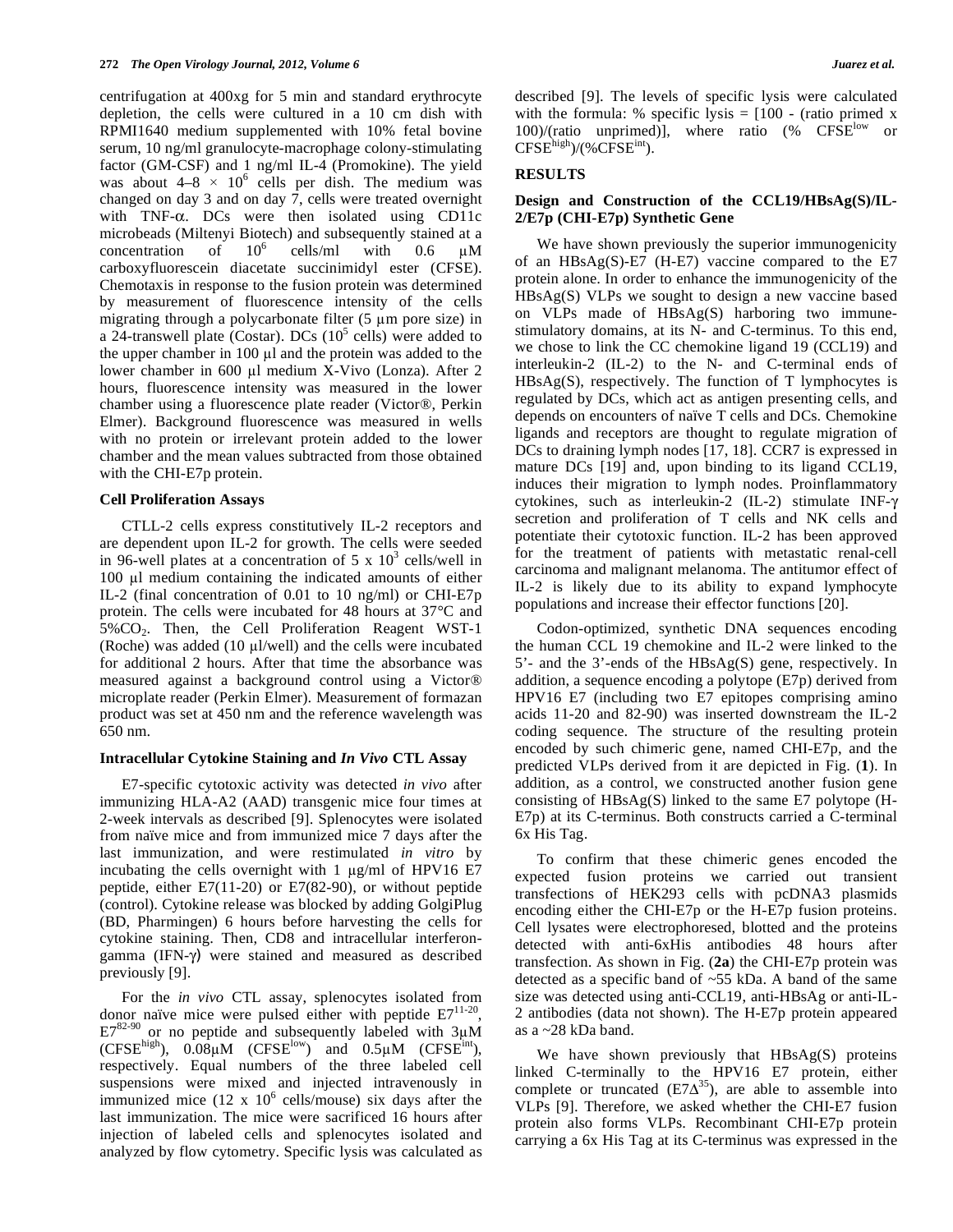

**Fig. (1).** Schematic representation of the CHI-E7p protein and VLP. The HBsAg(S) protein is represented as it is hypothesized to appear in the membranes of the Golgi apparatus before assembling into VLPs, i.e. a polypeptide with four transmembrane domains with the CCL19 at its N-terminus and IL-2 plus E7p at its C-terminus. On the right, a cartoon of a hypothetical VLP made of CHI-E7p.

yeast *P. pastoris*, subsequently purified over Ni-NTAagarose columns and pooled elution fractions were concentrated using Amicon filters. The resulting purified protein was subjected to negative staining and transmission electron microscopy analysis, which showed VLPs of 20-25 nm in diameter (Fig. **2b**). These purified fractions were used for subsequent functional analyses described below.



**Fig. (2).** Analysis of CHI-E7p protein expressed in yeast and human cells. (**a**) Transmission electron microscopy of negatively stained CHI-E7p VLPs purified by ion metal affinity chromatography (Ni-NTA-agarose columns) from the yeast *P. pastoris* transformed with the pPICZ(A)-CHI-E7p plasmid. The VLPs appear as nanoparticles of 20-25 nm in diameter. (**b**) Western blot of HEK293 cells transfected transiently with pcDNA3 plasmids encoding either the CHI-E7p or the H-E7p fusion proteins. The cells were lysed and electrophoresed 48 hours after transfection. The proteins were detected with anti-6x His antibodies. The CHI-E7p protein runs with a molecular weight of ~55 kDa while the H-E7p protein appears as a ~28 kDa band.

## **Characterization of the CHI-E7p Chimeric Protein**

 As a first step to test the immunogenic properties of CHI-E7p, we examined whether the CCL19 and the IL-2 domains were functional in the context of their linkage with  $HBsAg(S)$ . First, we tested the ability of the CHI-E7p to attract DCs, as it could be expected if its CCL19 moiety is accessible and can bind to its receptor (CCR7) in mature DCs. We used recombinant CHI-E7p protein produced in the yeast *P. pastoris* and purified by affinity chromatography to perform a transmigration assay using DCs isolated from the bone marrow of HLA-A2 (AAD) transgenic mice and induced to mature with TNF- $\alpha$ . As shown in Fig. (3a) the CHI-E7p protein added to the lower chamber of the

transwell was able to attract CFSE-labeled DCs in a dosedependent manner, as revealed by the increasing levels of fluorescence measured in the lower chamber. Further, the functionality of the IL-2 present in CHI-E7p was measured using a cell proliferation assay with the CTLL-2 cell line, which depends upon IL-2 for growth. The results of these assays are summarized in Fig. (**3b**), which shows that addition to the medium of CHI-E7p but not H-E7p stimulated growth of CTLL-2 cells above basal levels, and this effect was dose-dependent. These two sets of results indicate that the two immune-stimulatory domains in the CHI-E7p protein are accessible on the surface of the VLPs and can interact with their respective receptors.

# **Cytotoxic T Cell Responses in AAD (HLA-A2) Transgenic Mice Immunized with Plasmid Encoding CHI-E7p**

 To circumvent the technical complexity of producing large amounts of protein with the appropriate purity grade for immunization studies, we decided to perform our immunization studies using an *in vivo* DNA transduction protocol to test pcDNA3 plasmids harboring the genes encoding either CHI-E7p or H-E7p. Strong expression of both proteins was observed in transient transfection tests with these plasmids (Fig. **2b**) and hence expression was expected to take place also *in vivo*. Naked plasmid DNA was administered to the mice intramuscularly in three doses (100 g/dose) at two-week intervals. One week after the last immunization, splenocytes were isolated and the E7-specific CD8+ T cell responses measured. The results are summarized in Fig. (**4a**). Immunization with pcDNA3-CHI-E7p evoked significantly higher numbers of peptide-specific CD8+ T cells for both E7(11-21) and E7(82-90) peptides compared to mice immunized with pcDNA3-H-E7p.

 Further, we analyzed the cytotoxic T cell responses induced by immunization with the pcDNA3-CHI-E7p and pcDNA3-H-E7p plasmids in the HLA-A2 transgenic mice. Groups of immunized and non-immunized mice were injected intravenously with mixtures of equal numbers of three populations of splenocytes isolated from naïve mice, loaded with the peptides E7(11-20), E7(82-90), or not loaded as control, and labeled with the vital dye CFSE at high, low or intermediate concentrations, respectively. These three populations were analyzed by flow cytometry and quantified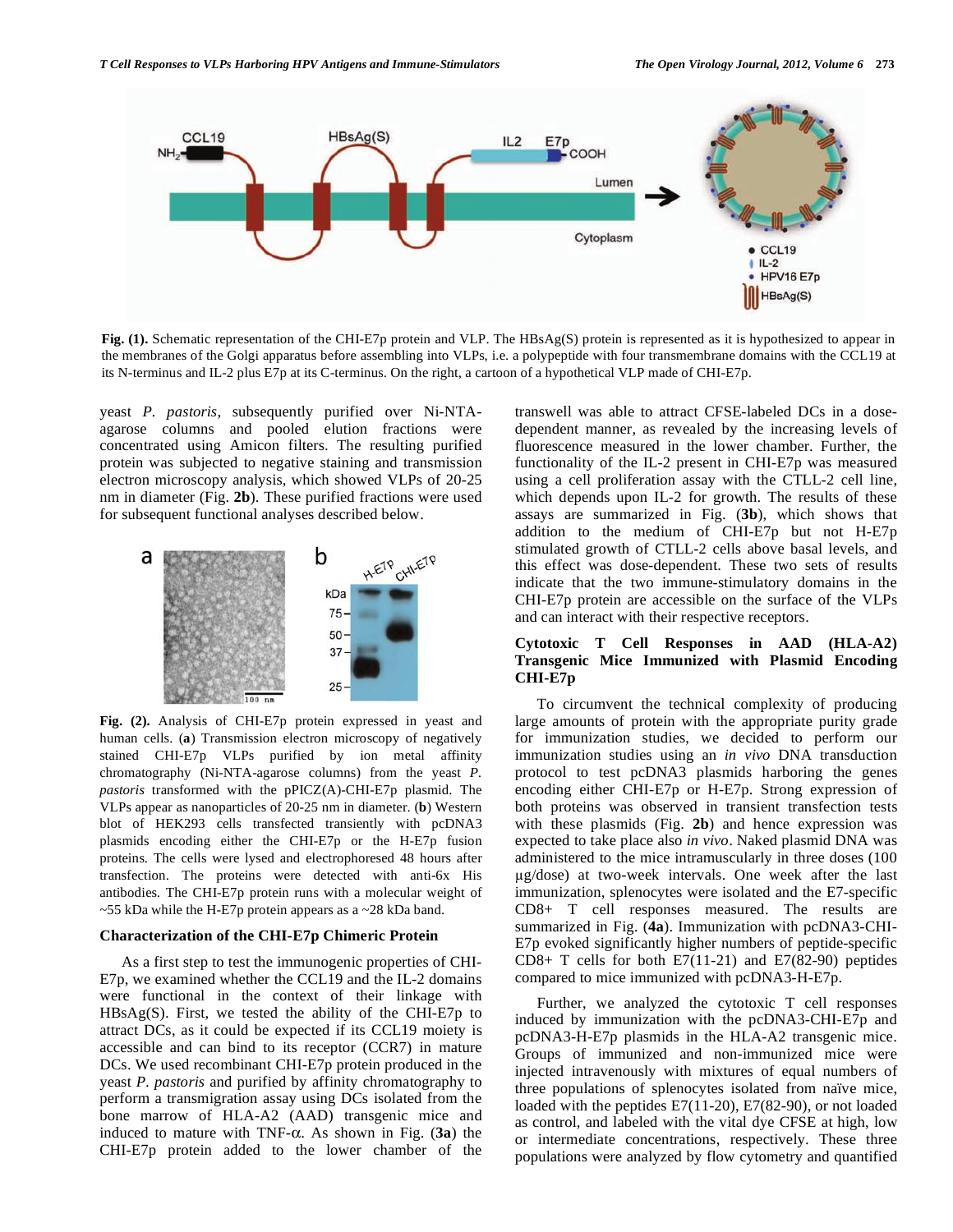

**Fig. (3).** Functional characterization of the CHI-E7p protein. (**a**) Transmigration assay. The graph shows the chemotactic activity of the CHI-E7p fusion protein on DCs isolated from HLA-A2 (AAD) transgenic mice that were labeled with CFSE and added to the upper chamber of 24-well transwell plates (5 m pore size) in medium X-Vivo. The lower chamber contained X-vivo with the indicated concentrations of CHI-E7p fusion protein. Fluorescence intensity was measured in a Victor® plate reader. Fluorescence intensity values measured in wells in which no protein was added to the lower chamber were subtracted from those measured in the wells containing CHI-E7p protein. The fluorescence intensity was dose-dependent. (**b**) Cytokine-dependent proliferation assay. Represented is the proliferation of CTLL-2 cells in response to the CHI-E7p protein. CTLL-2 cells, which depend on IL-2 for growing, were plated in 96-well plates with medium supplemented with IL-2 (squares), CHI-E7p (triangles) or H-E7p (circles) at the indicated concentrations and incubated for 48 hours. Cell proliferation was measured with the WST-1 assay and is given as absorbance at 450 nm after subtracting the absorbance at a reference wavelength of 650 nm. The CTLL-2 cells only proliferate in the presence of IL-2 or CHI-E7p, but not H-E7p. This experiment was performed twice.



**Fig. (4).** Detection of HPV16 E7-peptide-specific T cell responses to immunization with plasmid DNA encoding CHI-E7p or H-E7p fusion proteins. (**a**) Intracellular cytokine staining and flow cytometry analysis of E7 peptide-specific CD8+ T cell responses. Groups of female HLA-A2 (AAD) transgenic mice (5-6/group) were immunized with pcDNA3-CHI-E7p or pcDNA3-HE-7p. Splenocytes were isolated and incubated overnight either with peptide E7(11-20) or E7(82-90) or without peptide (control). After staining with anti-CD8 and anti-IFN- $\gamma$ antibodies, the T cells were analyzed by flow cytometry to detect  $CD8+/IFN-\gamma+$  T cells. The graph shows mean numbers (with s.d.) of IFN- $\gamma$ +/E7E7 peptide-specific CD8+ T cells detected per 10<sup>5</sup> T cells. (**b**) Cytotoxic T cell responses induced by immunization against the CHI-E7p or H-E7p fusion proteins as determined by antigen-specific kill of indicator cell populations. Female HLA-A2 (AAD) transgenic mice were immunized at 2-week intervals with pcDNA3-CHI-E7p or pcDNA3-HE-7p. Six days after the fourth boost immunization, splenocytes isolated from naïve mice were loaded with peptide E7(11-21) or E7(82-90) or left without peptide (NP), and were subsequently labeled with CFSE at high, low and intermediate concentrations, respectively. Equal numbers of labeled cells were mixed, and  $15 \times 10^6$  cells of the mixture were injected intravenously into control (non-immunized, NI) and immunized mice. Lymphocytes from spleens and regional lymph nodes were taken 20 h after injection and analyzed by flow cytometry. The data shown are representative of two experiments performed.

16 hours after being injected. As shown in Fig. (**4b**) the  $E7(11-20)/CFSE<sup>high</sup>$  and  $E7(82-90)/CFSE<sup>low</sup>$  cell populations underwent significant reduction in the immunized mice either with pcDNA3-CHI-E7p or pcDNA3-H-E7p. Nevertheless, significantly higher percentages of specific lysis were observed in the mice immunized with pcDNA3-CHI-E7p for both E7(11-20) and E7(82-90) peptides. These data indicated the superior ability of the CHI-E7p construct to induce cytotoxic T cell responses in the immunized animals.

## **Tumor Challenge**

 We tested whether vaccination with the plasmid pcDNA3-CHI-E7 was able to protect against tumor formation after challenge with TC-1/A2 cells in the HLA-A2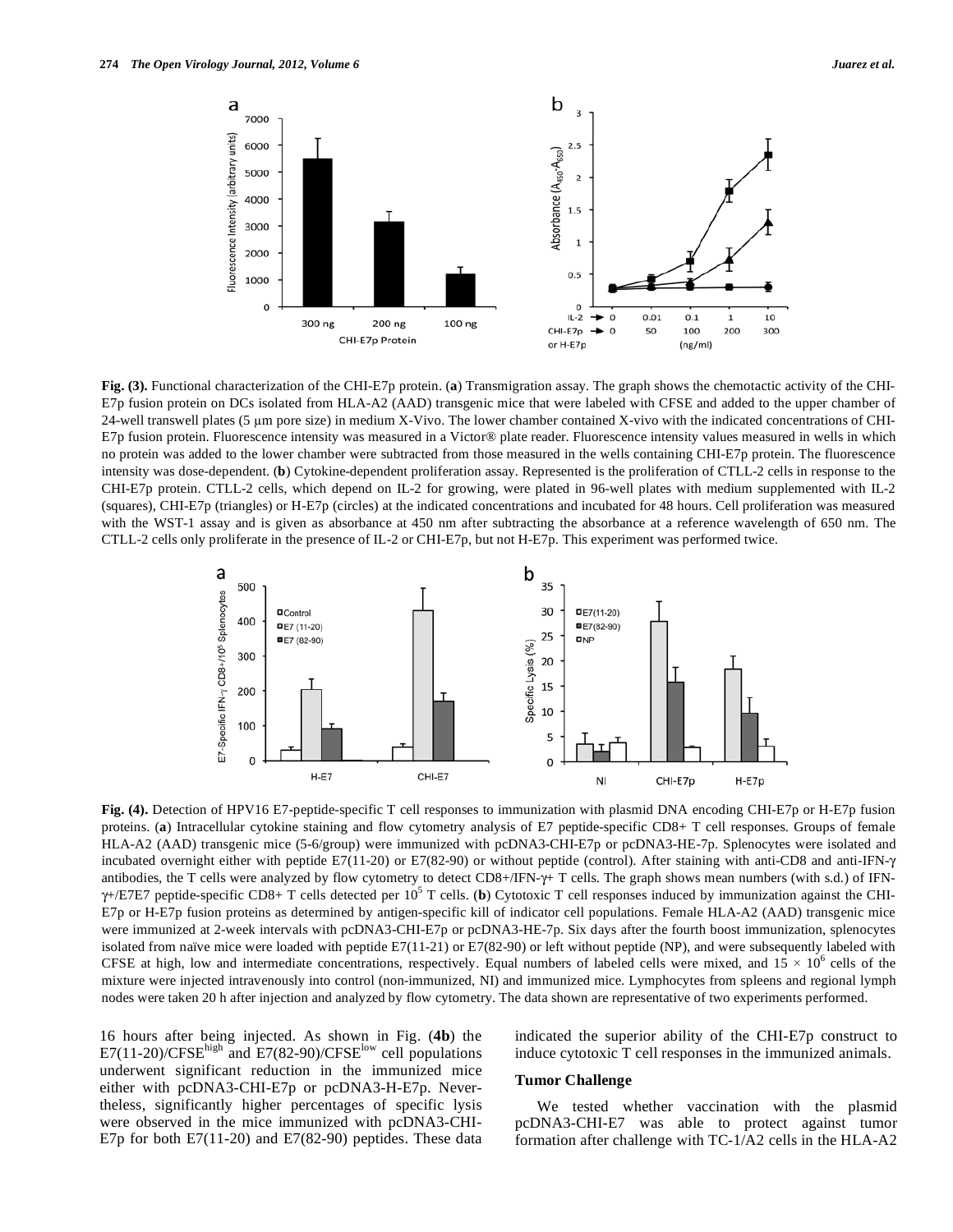transgenic mice. TC-1/A2 is an established tumor cell line that expresses constitutively the E7 protein of HPV16 and can process and present E7 antigen *via* HLA-A2 [11]. The expression of HLA-A2 in the TC-1/A2 cells was tested with an anti-HLA-A2 antibody (not shown). Control nonimmunized mice and those receiving pcDNA3 empty vector developed palpable tumors within 1-2 weeks (Fig. **5**). In contrast, 80% and 40% of mice vaccinated with pcDNA3-H-E7p or pcDNA3-CHI-E7p, respectively, remained tumorfree and in those where a tumor was detected progression was slower compared to the control group (not shown). These results demonstrate the capability of the pcDNA3- CHI-E7 construct to elicit HLA-A2-restricted anti-tumor responses in a prophylactic setting and also show that the CHI-E7p fusion protein provides a higher level of protection compared to the H-E7 protein.



**Fig. (5).** Tumor protection observed in immunized mice. The graph shows the percentage of tumor-free animals after being challenged with tumor cells. HLA-A2 (AAD) transgenic mice were immunized with either pcDNA3-CHI-E7p or pcDNA3-H-E7p, or injected with pcDNA empty vector. One week after the last immunization the mice were injected s.c. each with  $5 \times 10^4$  TC-1/A2 cells. Tumor growth was monitored by palpation every 3-4 days. The data shown are from one representative immunization experiment of two performed.

## **DISCUSSION**

 In this study, we sought to investigate the hypothesis that HBsAg(S) could harbor added immune-stimulatory domains at its N-and C-termini and assemble into nanoparticles (VLPs) with enhanced immunogenic potential against a tumor antigen. To this end, as a proof-of-concept, we designed and characterized a complex chimeric protein based on the hepatitis virus HBsAg(S) envelope protein to which we linked CCL19 at the N-terminus and IL-2 and a HPV16 E7 polytope at its C-terminus (CHI-E7p). When expressed in yeast this construct assembled into nanoparticles (VLPs) of 20-25 nm as shown by negative staining and transmission electron microscopy (Fig. **2a**). This is similar to the size of the wild-type HBsAg(S) and the HBsAg(S)-E7 VLPs described previously [9].

 A strong expression of the CHI-E7p fusion protein was observed in transient transfection tests with HEK293 cells. Western blot analysis of the transfected cells showed a protein of about 55 kDa (Fig. **2b**) that was detected with specific antibodies against each of the components of the CHI-E7p fusion protein (except for E7p, because antibodies were not available). This confirmed that the fusion protein

was translated as expected and that no proteolytic cleavage occurred.

 We next investigated whether the CCL19 and IL-2 domains in the CHI-E7p fusion protein were functional. In our study we used the human CCL19 and IL-2 sequences to construct the CHI-E7p fusion protein. The human sequences were used deliberately in order to test a construct that eventually could be used in humans. Nevertheless, it has been demonstrated that the human CCL19 attracts mouse splenocytes [21] and that human IL-2 promotes proliferation of mouse T cells with comparable efficiency to mouse IL-2 [22]. Indeed, our results showed that both the CCL19 and the IL-2 moieties in the CHI-E7p fusion protein were functional (Fig. **3**).

 The strong expression of CHI-E7p protein in our transfection test, which was somehow expected because we used codon-optimized DNA sequences as described previously [14]. encouraged us to pursue immunization studies with naked plasmid DNA injection in HLA-A2 (AAD) transgenic mice. The immunized mice showed E7 specific CD8+ T cell responses to both E711-20 and E782- 90 peptides, which were significantly stronger in mice receiving plasmid expressing the CHI-E7p fusion protein compared to those immunized with the plasmid encoding H-E7p, a tendency that was confirmed in a cytotoxic assay *in vivo* (Fig. **4**). The CD8+ responses to peptide E7(82-90) were significantly lower than those to E7(11-20), yet above the background levels detected with irrelevant peptides. In contrast, Peng *et al.* [11] have reported that HLA-A2 mice immunized with a calreticulin-E7 fusion protein did not show a detectable E7(82-90)-specific T cell response. Since we used the same strain of HLA-A2 (AAD) transgenic mice and plasmid immunization too, although with a different protocol, such discrepancy may only be attributed to the kind of construct that we used (VLPs carrying immunestimulatory domains and a polytope instead wild type or mutant E7). Altogether our data suggest that the protection against tumor challenge with TC-1/A2 cells observed in HLA-A2 (AAD) transgenic mice (Fig. **5**) immunized with the plasmids of this study relies primarily on the E7(11-20) specific T cell responses.

 In summary, our study has shown that immunization with plasmid encoding VLPs that harbor an HPV16 E7 small polytope and the CCL19 and IL-2 immune-stimulatory domains elicits HLA-A2-restricted E7-specific CD8+ T cell responses, which can prevent tumor growth after challenge with the isogenic, E7-expressing cell line TC-1/A2. To our knowledge this is the first combination of a VLP-forming HBsAg(S) subunit, tumor antigens and cytokines in the same molecule. These results suggest that such HBsAg-based VLPs may be beneficial for the treatment of HPV-associated neoplasias. However, we are aware of the potential problems posed by restrictions in the host immune responses associated to HPV infection, which might restrict the applicability of such kind of approach in humans. These include local immunosuppression promoted by HR-HPVs by several mechanisms [5], for instance, tolerance to E6 and E7 as a result of their persistent low-level expression, repression of antigen processing and presentation induced by E7 and/or variations in the ability of individuals to generate potent